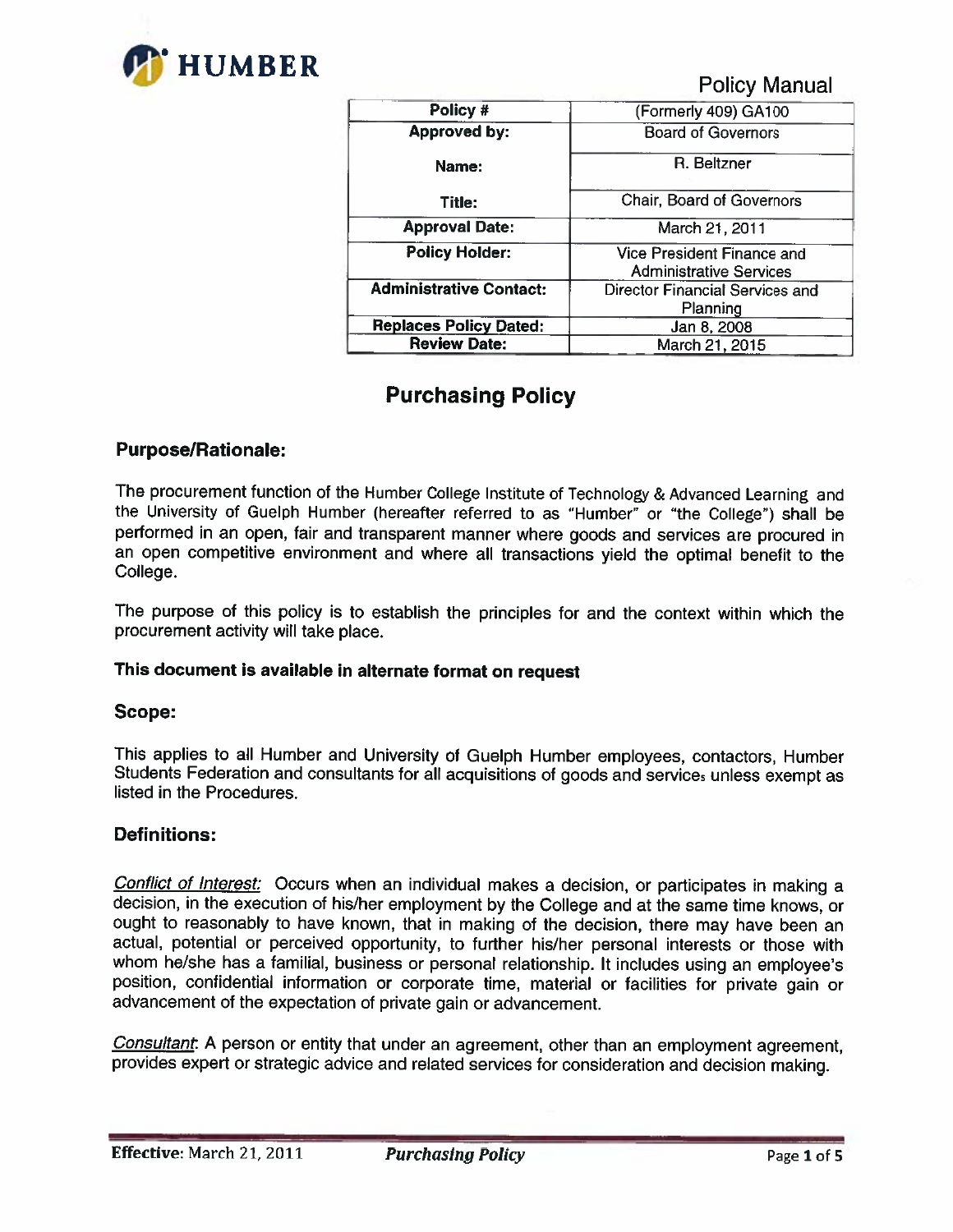

Fair Labour Practices: Where suppliers adopt and adhere to rules and conditions of employment that respect workers and, at a minimum, safeguard their rights under national and international labour and social security laws and regulations e.g. principles concerning such things as nondiscrimination, harassment or abuse, child labour, forced labour, right to collective bargaining and freedom of association, hours of work, compensation etc.

**Sustainability:** is the long-term maintenance of responsibility, which has environmental, economic, and social dimensions, and encompasses the concept of stewardship, the responsible management of resource use.

# **Policy:**

- 1. General
	- 1.1. Humber shall adopt leading procurement principles and practices, subject to applicable Local, Provincial and Federal laws.
	- 1.2. Humber abides by The National Institute of Governmental Purchasing (NIGP) and The Purchasing Management Association of Canada (PMAC) code of ethics and guiding principles.
	- 1.3. Humber shall incorporate sustainability standards, social responsibility and fair labour practices into the procurement practices as appropriate, and give favorable consideration in its evaluation process to those goods and services that reflect this commitment.
	- 1.4. Purchasing Services and Sustainability shall be responsible for the purchase of all materials, equipment and services required by the College except land leases and real property acquisitions, insurance, employees hired through Human Resources, employee fringe benefits and miscellaneous petty cash, or items exempt from this policy as described in the procedure document.
	- 1.5. The College shall award contracts for goods and services using the most appropriate procurement practices based on the acquisition methods described in the associated Procedures.
	- 1.6. Humber is committed to working collaboratively with other public agencies to develop co-operatives and shared services where such are beneficial for Humber. Where Humber participates in collaborative initiatives involving a lead agency, the policies and procedures of the lead agency shall apply.
- 2. Conflict of Interest
	- 2.1. Humber shall not acquire goods and services from a business or other entity owned by an officer or employee of Humber or from anyone with whom the officer or employee has a close personal relationship and who holds a controlling interest, either directly or indirectly, in any corporation or business entity.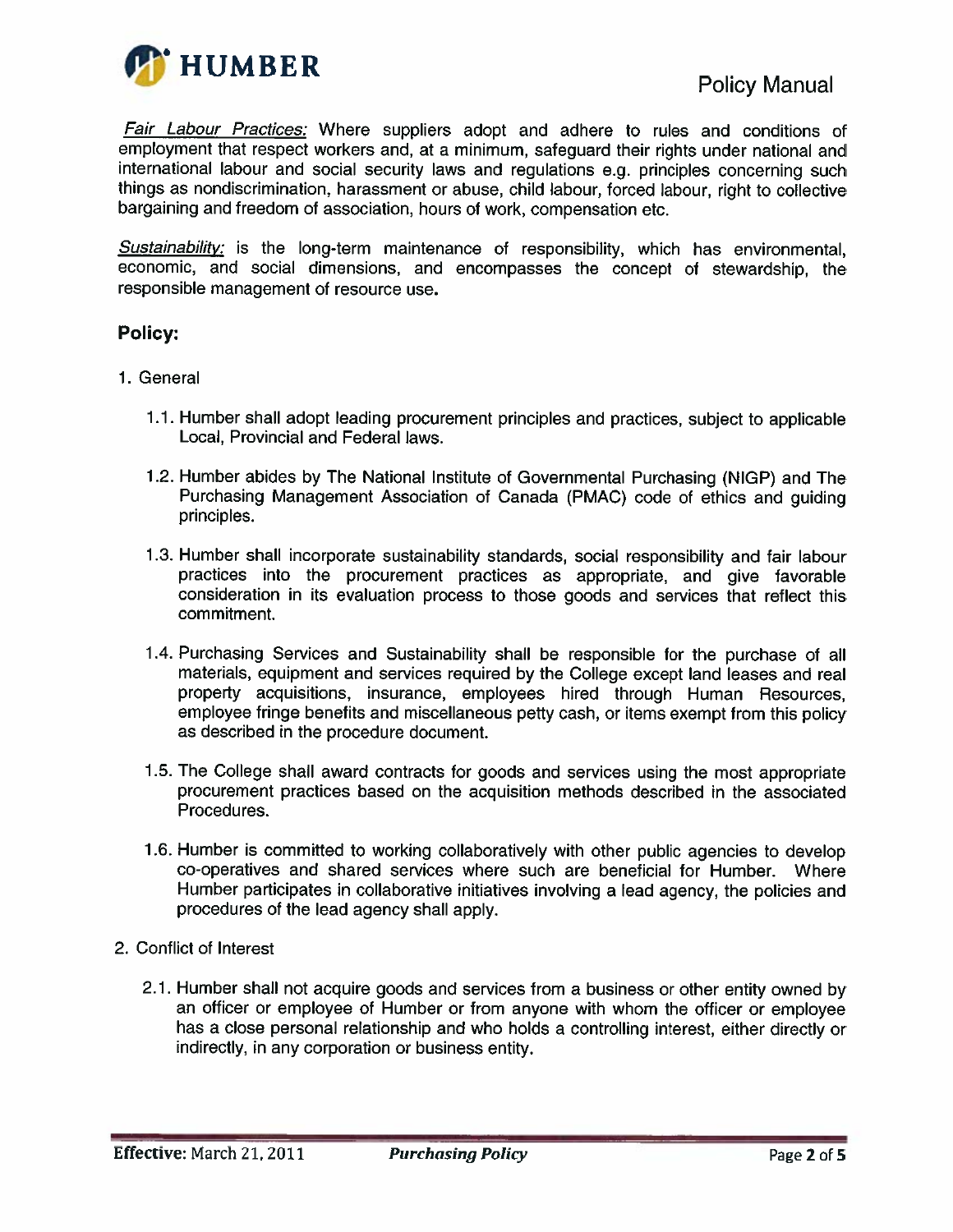

- 2.2. No Humber officer or employee shall take any steps to influence the acquisition of goods or services from any corporation or other business entity in which the officer or employee, or those with whom the officer or employee has a close personal relationship, hold a controlling interest, either directly or indirectly.
- 2.3. The President, or designate, upon full disclosure of a conflict or the perception of a conflict of interest, may consider whether any such conflict exists and if so, whether it may be waived or otherwise resolved, and approve the proposed acquisition.
- 2.4. Individuals shall not accept, directly or indirectly, any gifts, hospitality or other benefits from persons, groups or organizations dealing with the College or from clients, or other persons with whom they deal with in the course of their work or services to or at the College. Only the acceptance of infrequent and reasonable or incidental hospitality or business gifts of a small intrinsic value shall be allowed.
- 2.5. When individuals cannot refuse unauthorized gifts, hospitality or other benefits, individuals shall notify their Dean/Director who may require that the gift be held by the College or given to charity, or take other action.
- 2.6. No College employee or agent shall attempt to influence the procurement of goods or services for Humber on the basis of the Vendor's previous record of philanthropic giving to the College or on the basis of the Vendors' stated intent to give to Humber in the future.
- 2.7. Employees (full, part time or contract) may not use Humber services, or the name of Humber, to purchase any equipment, material or service tor personal use. Humber may offer employee purchasing program(s) where the terms can be favourably negotiated with Vendors.
- 3. Procurement Authority
	- 3.1 All procurement shall be executed in accordance with the appropriate procurement process and shall be subject to the Approval Authority Schedule as amended from time to time to conform to government public accountability directives.
	- 3.2 Approval Authority Schedule:

#### Goods and Services

| <b>Value</b>                 | <b>Procurement Process</b>                           | <b>Authority</b>                                 |
|------------------------------|------------------------------------------------------|--------------------------------------------------|
| (exclusive of taxes)         |                                                      |                                                  |
| Up to \$3,500                | • Low Value Purchase Order (LVPO)<br>• Purchase Card | <b>Authorized Budget Holders</b>                 |
|                              | Where possible, 3 verbal quotes<br>are recommended   |                                                  |
| $> $3,500 -$ up to \$100,000 | • Purchase Order                                     | Manager, Purchasing Services &<br>Sustainability |
|                              | By invitation to a minimum of 3 bidders              | Or 1 level up                                    |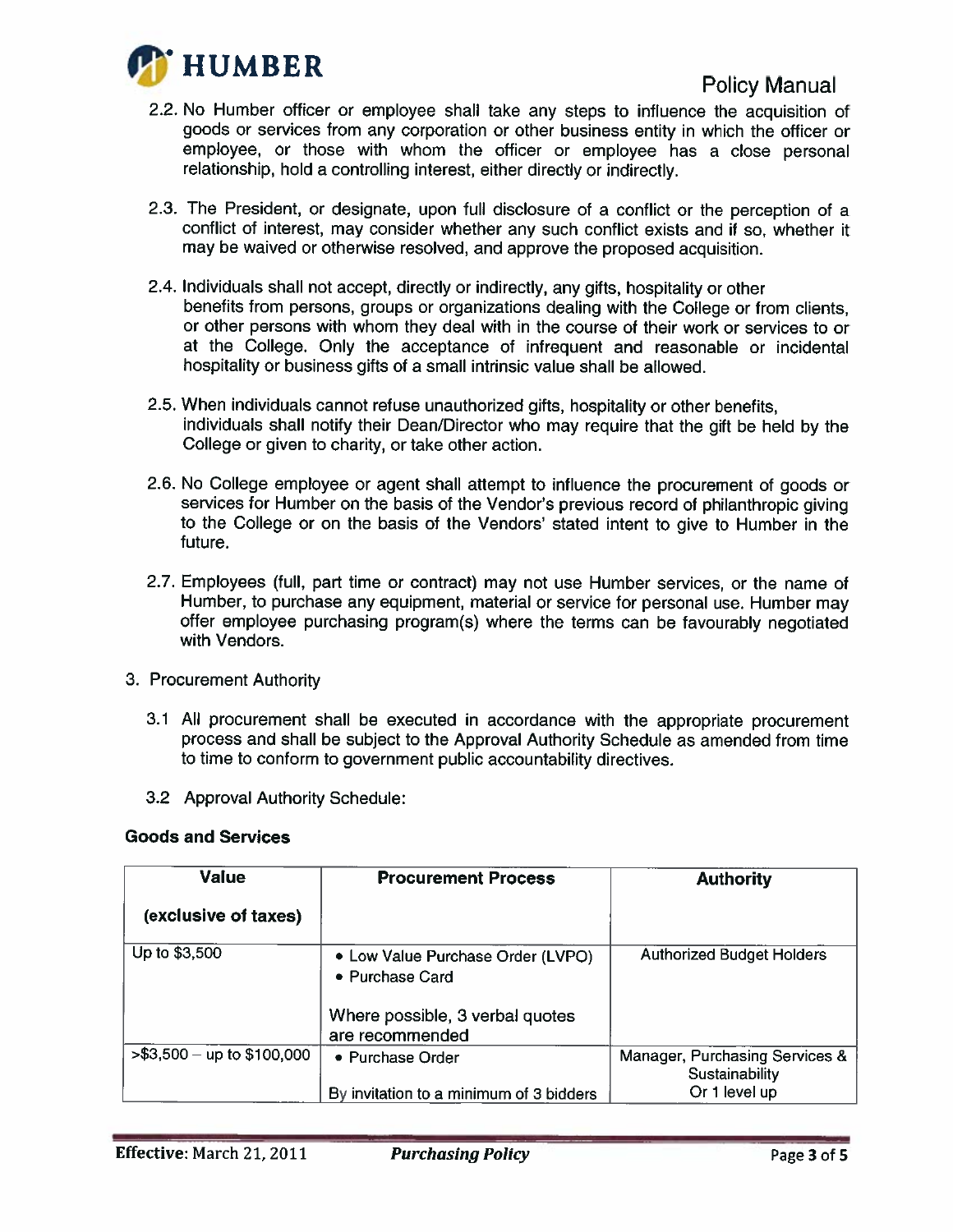

|             | and/or posting on internet for open<br>public access |                                                   |
|-------------|------------------------------------------------------|---------------------------------------------------|
| > \$100,000 | • Purchase Order                                     | <b>President or Divisional Vice</b><br>Presidents |
|             | Posting on internet for open public                  |                                                   |
|             | access                                               |                                                   |

\* Consulting services and capital assets excluded; responses to emergency needs are excluded from the normal procurement process

## Construction Projects

Before any major construction project is awarded, management and/or Board of Governors' approval must be obtained.

| <b>Value</b><br>(exclusive of taxes) | <b>Procurement Process</b>                    | <b>Authority</b>                 |
|--------------------------------------|-----------------------------------------------|----------------------------------|
| Up to \$500,000                      | • Purchase Order                              | <b>Divisional Vice President</b> |
|                                      | Posting on internet for open public<br>access |                                  |
| \$500,000 - \$1,000,000              | • Purchase Order                              | President                        |
|                                      | Posting on internet for open public<br>access |                                  |
| > \$1,000,000                        | • Purchase Order                              | <b>Board of Governors</b>        |
|                                      | Posting on internet for open public<br>access |                                  |

## Consulting Services

| <b>Value</b><br>(exclusive of taxes)               | <b>Procurement Process</b>                                                                      | <b>Authority</b>                                 |
|----------------------------------------------------|-------------------------------------------------------------------------------------------------|--------------------------------------------------|
| $$0 - $100,000$                                    | • Purchase Order or Contractual<br>Agreement                                                    | Manager, Purchasing Services &<br>Sustainability |
|                                                    | By invitation to a minimum of 3 bidders<br>and/or posting on internet for open<br>public access |                                                  |
| > \$100,000                                        | • Purchase Order or Contractual<br>Agreement                                                    | <b>President or Divisional Vice</b><br>President |
|                                                    | Posting on internet for open public<br>access                                                   |                                                  |
| <b>Non-competitive Consulting Contracts Awards</b> |                                                                                                 |                                                  |
| $$0 - $100,000$                                    |                                                                                                 | President                                        |
| > \$100,000                                        |                                                                                                 | <b>Board of Governors</b>                        |

## References:

[The National Institute of Governmental Purchasing \(NIGP\)](http://www.nigp.org/)